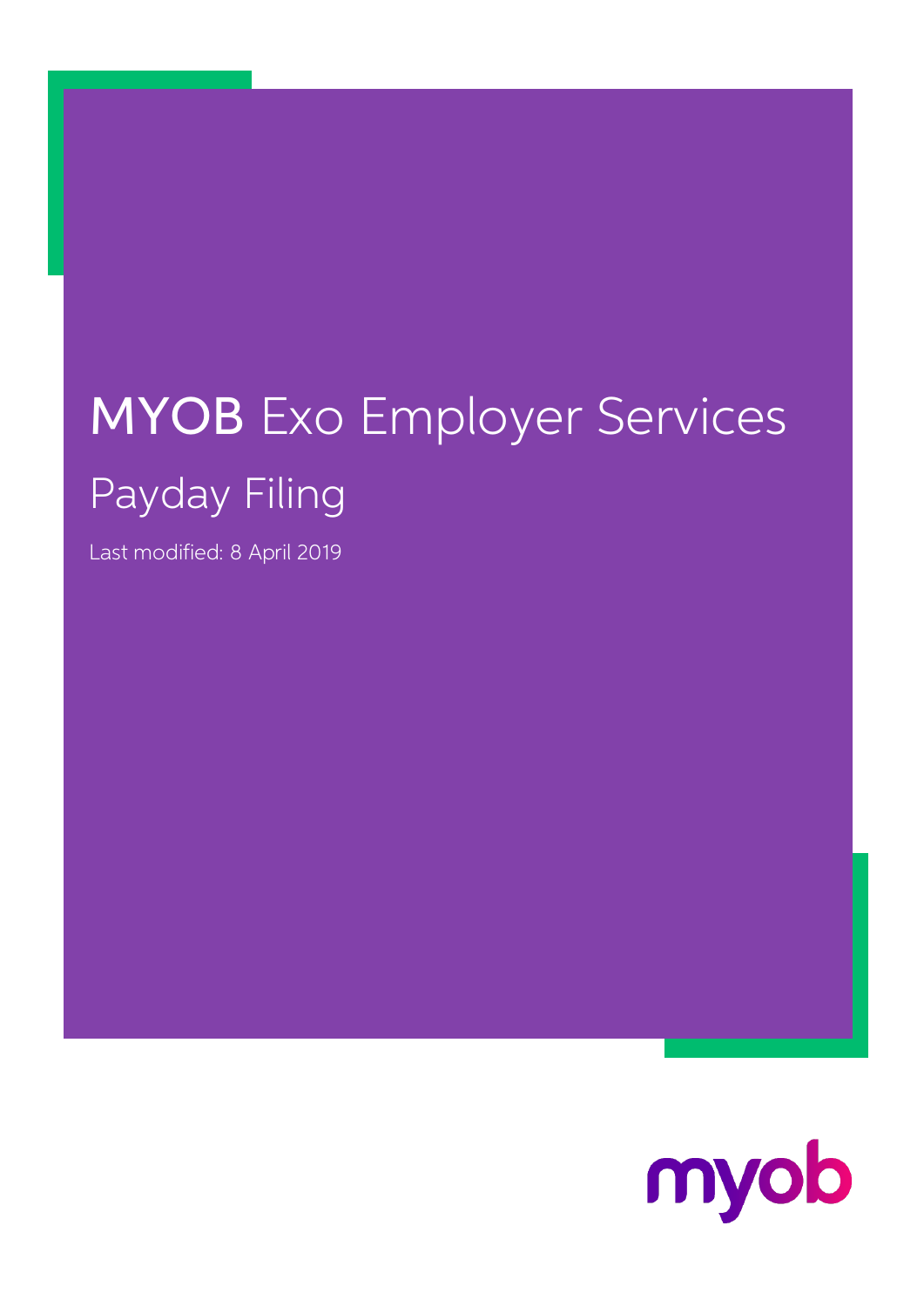# Contents

| Payday Filing                   |   |
|---------------------------------|---|
| Setting up Payday Filing        |   |
|                                 |   |
|                                 |   |
| <b>Processing Payday Filing</b> | 3 |
|                                 |   |
|                                 |   |
|                                 |   |
|                                 |   |
|                                 |   |
|                                 |   |
|                                 |   |
|                                 |   |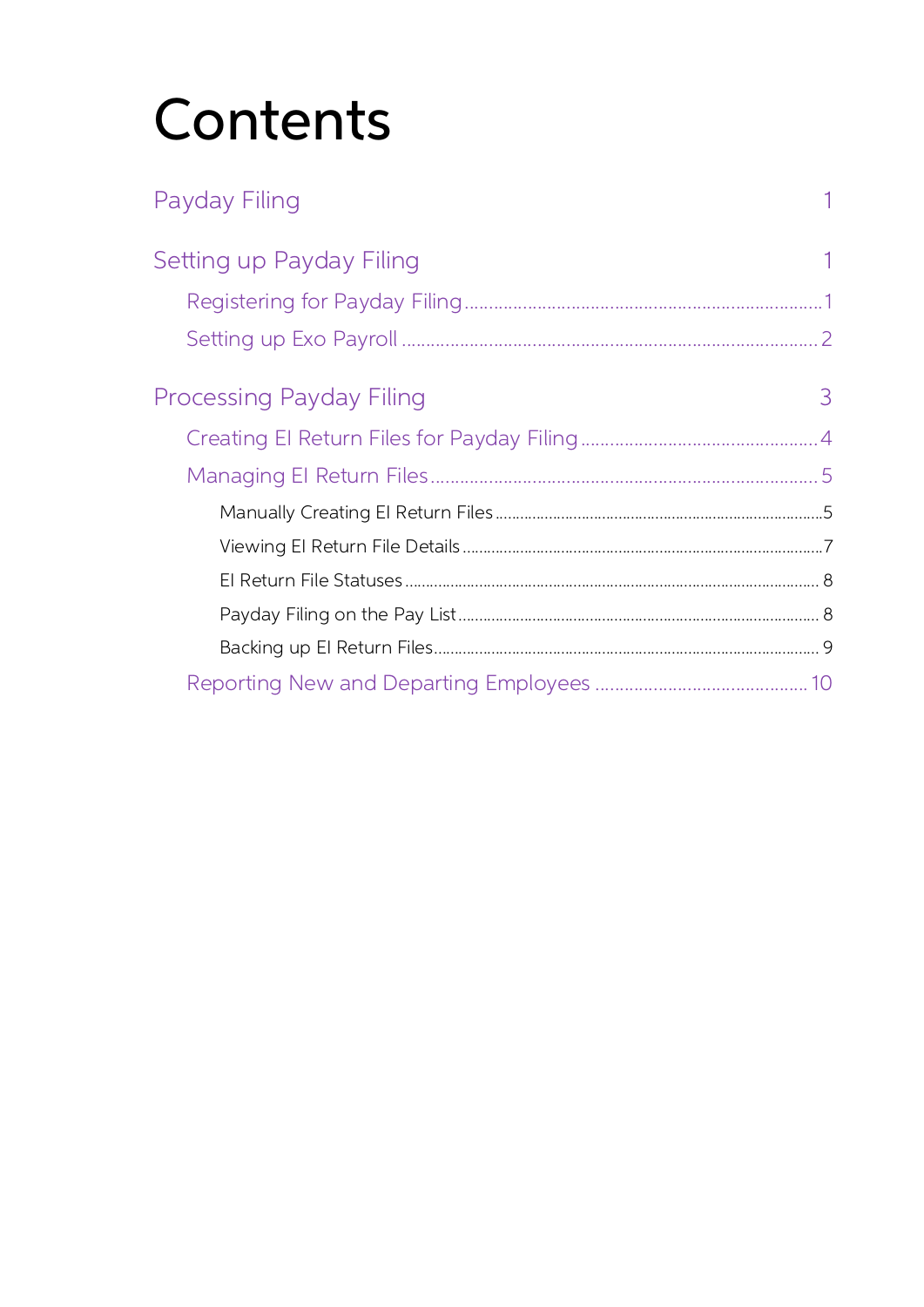## <span id="page-2-0"></span>Payday Filing

Payday filing is a new way of reporting employee pay details to the IRD. Instead of<br>sending an Employer Monthly Schedule (IR348) every month, under payday filing you<br>generate and send an *Employment Information (EI) return* 

See<u>"Payday filing" on the IRD's website</u> for more information, including step-by-step guides on how to submit files for payday filing. Video demonstrations are available on the "Payday filing videos" page.

Payday filing is compulsory from 1 April 2019—to add support for it in advance of this date, payday filing features were introduced in the Exo Employer Services 2018.10 EAP release, and finalised in the 2019.01 general rel

## <span id="page-2-1"></span>Setting up Payday Filing

Before you can start using payday filing, you must:

- Register for myIR, if you have not already
- Install Exo Employer Services and set up payday filing options in Exo Payroll

### <span id="page-2-2"></span>Registering for Payday Filing

Before you can upload EI return files, you need to be registered for filing using the IRD's myIR website. If you currently file your IR348 returns electronically, you will be registered already—if not, you will need to go

From 1 April 2019, the IRD will shift all businesses to payday filing automatically. If you want to begin using payday filing for months prior to April 2019, you will need to opt in to payday filing manually using the myIR

Note: You must opt in before the start of the month you want to start reporting in.<br>Because it can take some time for the opt-in to be processed, you should do it at least a few days before the end of the previous month.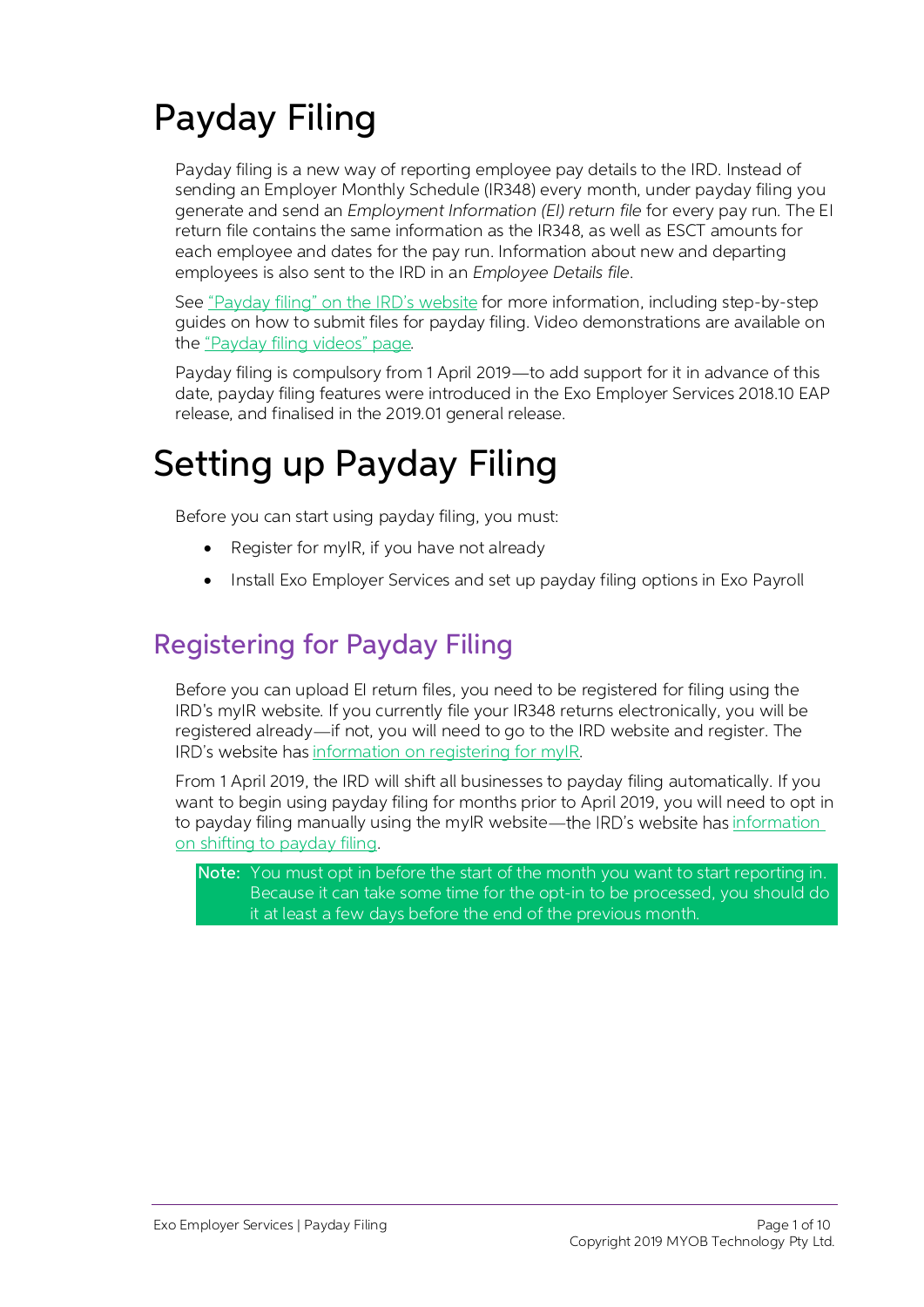#### <span id="page-3-0"></span>Setting up Exo Payroll

After installing Exo Employer Services 2018.10 or later, payday filing settings are available on the Setup Page 1 tab of the Payroll Setup window:

| Exo Payroll Setup                                                                                                                                                                                                                                                            | $\Sigma$                                                                                                                                                                                                                                                                                                            |
|------------------------------------------------------------------------------------------------------------------------------------------------------------------------------------------------------------------------------------------------------------------------------|---------------------------------------------------------------------------------------------------------------------------------------------------------------------------------------------------------------------------------------------------------------------------------------------------------------------|
| <b>Setup Page 1</b>                                                                                                                                                                                                                                                          | Setup Page 2                                                                                                                                                                                                                                                                                                        |
| <b>Employer Details</b><br>Demonstration Company<br>Name:<br>PO Box 1234<br>Address:<br>Suburb:<br>City:<br>Auckland<br>Postcode:<br>3000<br>011-112-226<br>IRD Number:<br>Intermediary IRD Number:<br>000-000-000<br>Payday file output location: C:\PAYROL~2\Payday Files\ | Tax Legislation For: New Zealand<br>(Optional)<br>                                                                                                                                                                                                                                                                  |
| $\blacktriangledown$ Automatically create the Payday files after updating the pay<br>Employer ACC Setup<br>Leave Management Setup<br>KiwiSaver<br>C Numeric<br>Default Employee Order:<br>C Alpha<br>$\mathbb{R}$ Save: F10                                                  | <b>Cost Centre Structure</b><br>Name<br>Length<br>Analysis Code 1:<br>Centre<br>$\mathbf{1}$<br>Analysis Code 2:<br>Work Area<br>1<br>Analysis Code 3:<br>Analysis Code 4:<br>$\Box$ Mixed Proportional Costing<br>Default Cost Centres<br>Holiday Pay:<br>Sick Leave:<br>Long Service:<br>$\rightarrow$ Exit: Esc. |

Before you start submitting EI return files, check the new settings:

- If you use an intermediary, e.g. a tax agency who files on your behalf, enter their IRD number into the **Intermediary IRD Number** field.
- Check the **Payday file output location field**, which specifies where the files for payday filing will be created.
- Tick or clear the Automatically create the Payday files after updating the pay option, depending on whether you want files for payday filing to be created automatically, or created manually from the new Employment Information Return window (see page [5\)](#page-6-0).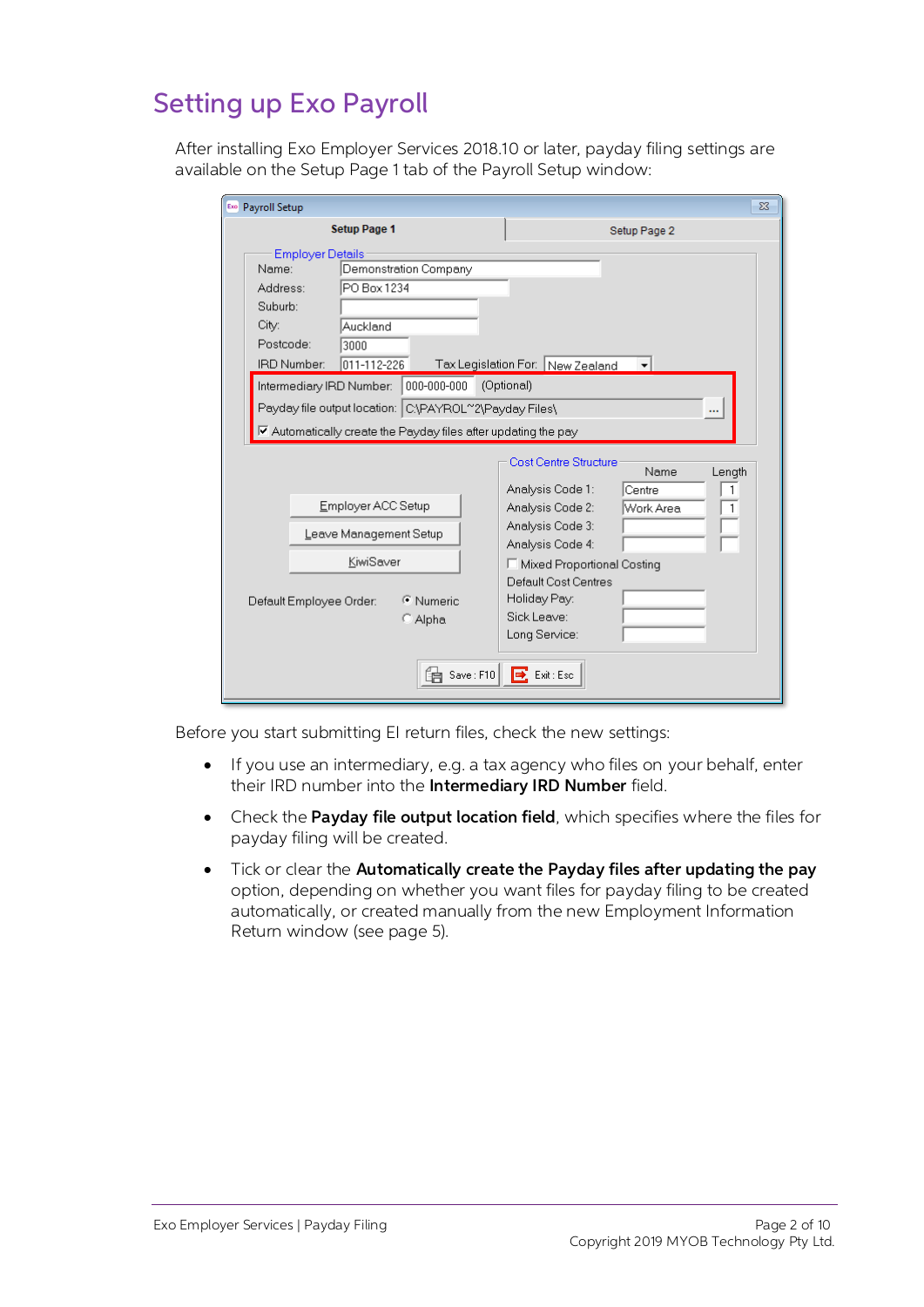### <span id="page-4-0"></span>Processing Payday Filing

After installing Exo Employer Services 2018.10 or 2019.01, payday filing and the IR348<br>are both still available—you don't have to start using payday filing immediately after installation, even if you have configured the payday filing settings.

Once you have chosen to begin payday filing, you must create and upload EI return<br>files within two days of payment to your employees. MYOB recommends you enable the **Automatically create the Payday files after updating the pay** option, to ensure that files are always created in time.



Note: If you usually keep your Current Pay open until the next pay run, you will<br>need to amend your processes to update as soon as payment is made.<br>El return files need to be uploaded for <u>all</u> pays, Current and One-Off. T

The following sections detail how to create and manage files for payday filing in MYOB Exo Payroll.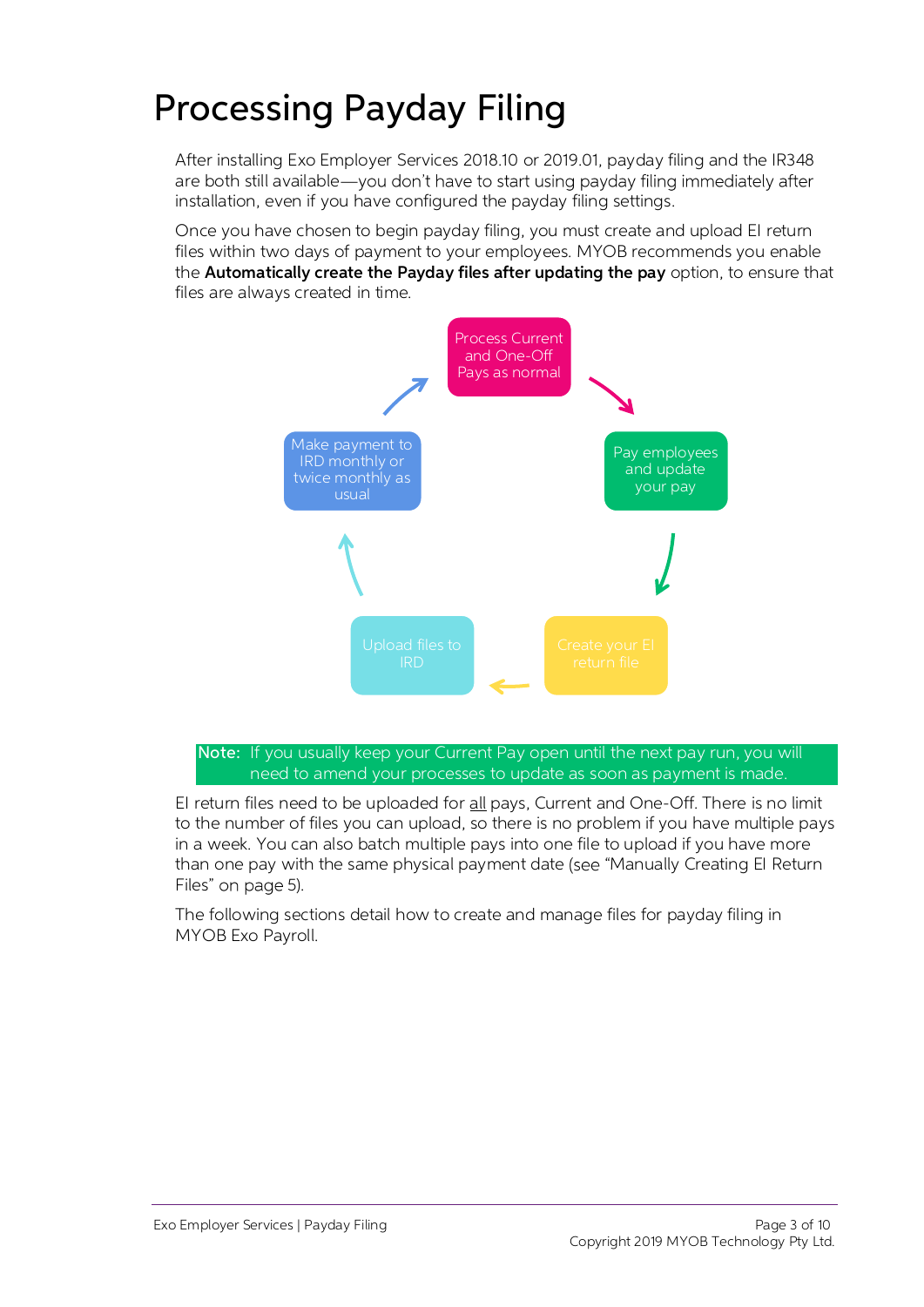#### <span id="page-5-0"></span>Creating EI Return Files for Payday Filing

When the **Automatically create the Payday files after updating the pay** option is selected, you will be prompted to generate an EI return file for a pay as soon as it is updated. After the update operation is complete, a w

| Exo Payday filing                                         | $\Sigma$ |
|-----------------------------------------------------------|----------|
| <b>Contact Person</b><br>Name:<br>Phone Number:<br>Email: |          |
| Generate File <b>E</b> Exit : Esc                         |          |

Enter the details and click **Create File**. A confirmation message will appear giving the name and location of the EI return file. If the pay includes any employees whose start or end date falls within the pay period, an Em



Clicking **No** closes the window—to upload the file, you will need to browse to the myIR website at a later time, or open it from the Employment Information Return window (see page [5\)](#page-6-0).

Clicking Yes on this window opens a browser window to the [myIR website,](https://services.ird.govt.nz/irsso/login.jsp) where you can log in and upload the file. The IRD website has information on this process:

- The guide "file upload through myIR", available under **Helpful information and guides** on the main payday filing page.
- The video "How to payday file through myIR Secure Online Services using the file upload method", available on the payday filing videos page.

Afterwards, you are asked to confirm whether or not the file was successfully uploaded. Clicking **Yes** changes the El return file's status to "Uploaded" on the Employment Information Return window (see page [5\)](#page-6-0).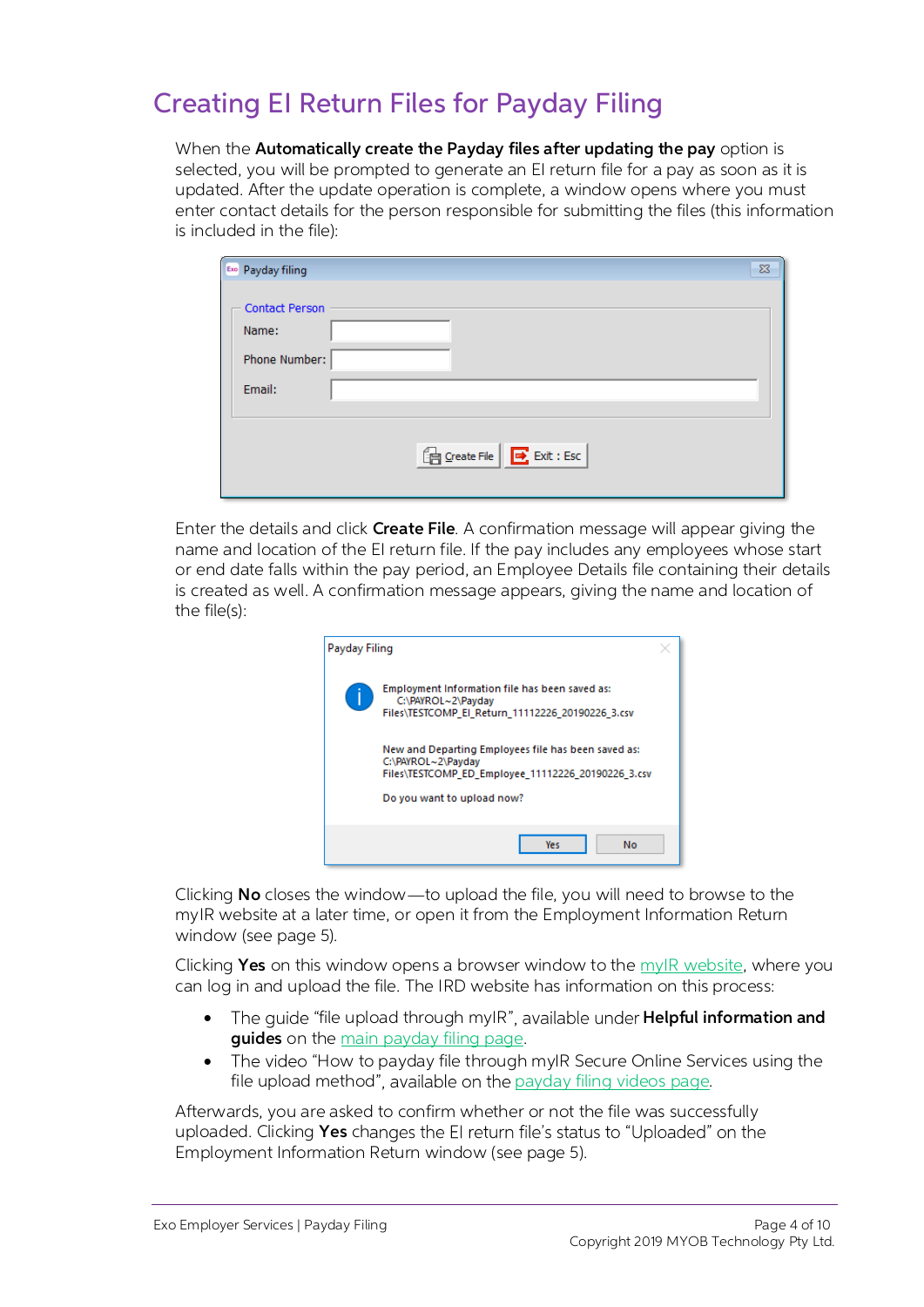#### <span id="page-6-0"></span>Managing EI Return Files

The Employment Information Return window lets you create and upload EI return files, view the details of existing files and perform other actions related to payday filing.

Open the Employment Information Return window in one of the following ways:

- Select Payday Filing from the Pay menu.
- Click the  $\bigoplus$  toolbar button.
- Select Step 6 on the Pay Cycle.

The Employment Information Return window displays all updated pays in the selected date range, with details of the EI return files generated for them:

|                   | Em Employment Information (EI) Return |                                                                            |                           |         |                            |                                                                                              |               | $\Sigma$ |
|-------------------|---------------------------------------|----------------------------------------------------------------------------|---------------------------|---------|----------------------------|----------------------------------------------------------------------------------------------|---------------|----------|
| <b>Filters</b>    |                                       | Physical Payment Date From: 10/08/2018 - To: 10/10/2018 -                  |                           |         | Pay Frequency: All         | $\blacktriangledown$<br>Pay Type: All<br>$\vert \cdot \vert$<br><b>Clear Eilters</b>         |               |          |
| <b>Batch ID</b> ≜ | Pay Number                            | Physical Pay Date                                                          | Pay Frequency Pay Type    |         | File Created Date          | <b>File Name</b>                                                                             | <b>Status</b> |          |
|                   |                                       | 9 13/09/2018                                                               | Weekly                    | Current |                            |                                                                                              |               |          |
|                   |                                       | 5 30/08/2018                                                               | Weekly                    | Current |                            | 05/09/2018 12:21:31 PM C:\PAYROL~2\Payday Files\DATABASE_EI_Return_11112226_2018083Uploaded  |               |          |
| 3                 |                                       | 3 16/08/2018                                                               | Weekly                    | Current |                            | 06/09/2018 01:37:02 PM C:\PAYROL~2\Payday Files\TESTCOMP EI Return 11112226 2018081Uploaded  |               |          |
|                   |                                       | 4 23/08/2018                                                               | Weekly                    | Current |                            | 06/09/2018 01:37:02 PM C:\PAYROL~2\Payday Files\TESTCOMP EI Return 11112226 2018082Uploaded  |               |          |
| 5                 |                                       | 8 30/08/2018                                                               | Weekly                    | One-Off |                            | 06/09/2018 01:41:53 PM C: \PAYROL~2\Payday Files\TESTCOMP EI Return 11112226 2018083Created  |               |          |
| 6                 |                                       | 7 05/09/2018                                                               | Weekly                    | One-Off |                            | 06/09/2018 01:41:53 PM C:\PAYROL~2\Payday Files\TESTCOMP EI Return 11112226 201809(Created   |               |          |
|                   |                                       | 6 06/09/2018                                                               | Weekly                    | Current |                            | 10/09/2018 03:29:25 PM C: \PAYROL~2\Payday Files\TESTCOMP EI Return 11112226 201809(Uploaded |               |          |
|                   |                                       | 10 06/09/2018                                                              | Monthly                   | Current |                            | 10/09/2018 03:29:25 PM C:\PAYROL~2\Payday Files\TESTCOMP EI Return 11112226 201809(Uploaded  |               |          |
| 8                 |                                       | 12 07/09/2018                                                              | Weekly                    | One-Off |                            | 06/09/2018 01:57:31 PM C:\PAYROL~2\Payday Files\TESTCOMP_EI_Return_11112226_201809(Created   |               |          |
| 8                 |                                       | 14 07/09/2018                                                              | Weekly                    | One-Off |                            | 06/09/2018 01:57:31 PM C:\PAYROL~2\Payday Files\TESTCOMP_EI_Return_11112226_2018090Created   |               |          |
| 9                 |                                       | 13 08/09/2018                                                              | Weekly                    | One-Off |                            | 06/09/2018 01:57:31 PM C:\PAYROL~2\Payday Files\TESTCOMP_EI_Return_11112226_2018090Created   |               |          |
|                   |                                       |                                                                            |                           |         |                            |                                                                                              |               |          |
|                   |                                       |                                                                            |                           |         |                            |                                                                                              |               |          |
|                   |                                       |                                                                            |                           |         |                            |                                                                                              |               |          |
|                   |                                       |                                                                            |                           |         |                            |                                                                                              |               |          |
|                   |                                       |                                                                            |                           |         |                            |                                                                                              |               |          |
|                   |                                       | $\nabla$ Show a reminder on quit if any recent pays have not been uploaded |                           |         |                            |                                                                                              |               |          |
|                   |                                       | n Create EI File                                                           | <sup>2</sup> Create Batch |         | <b>X</b> Export<br>Details | $\Rightarrow$ Exit : Esc<br><b>Create ED File</b><br><b>IRD Payment</b>                      |               |          |

From this window, you can:

- Manually create EI return files for any pays that do not yet have one, individually or in a batch operation.
- Open the myIR website to upload or re-upload EI return files.
- View the details of the selected EI return file.
- Export the contents of the main table to an Excel file.
- Generate the IRD Payment report.
- Create an Employee Details file.
- Manually set the status of an EI return by right-clicking on it.

Note: When the Show a reminder on quit if any recent pays have not been<br>uploaded option is ticked, a message will appear when quitting Exo<br>Employer Services or changing to another company, if there are any return files in the "Created" status that are between two days and eight weeks old.

#### <span id="page-6-1"></span>Manually Creating EI Return Files

To create an EI return file for a pay that does not yet have one, select the pay and click **Create EI File**. This creates the EI return file via the same process as when creating files after updating a pay (see page 4), and then prompts you to upload it to the IRD.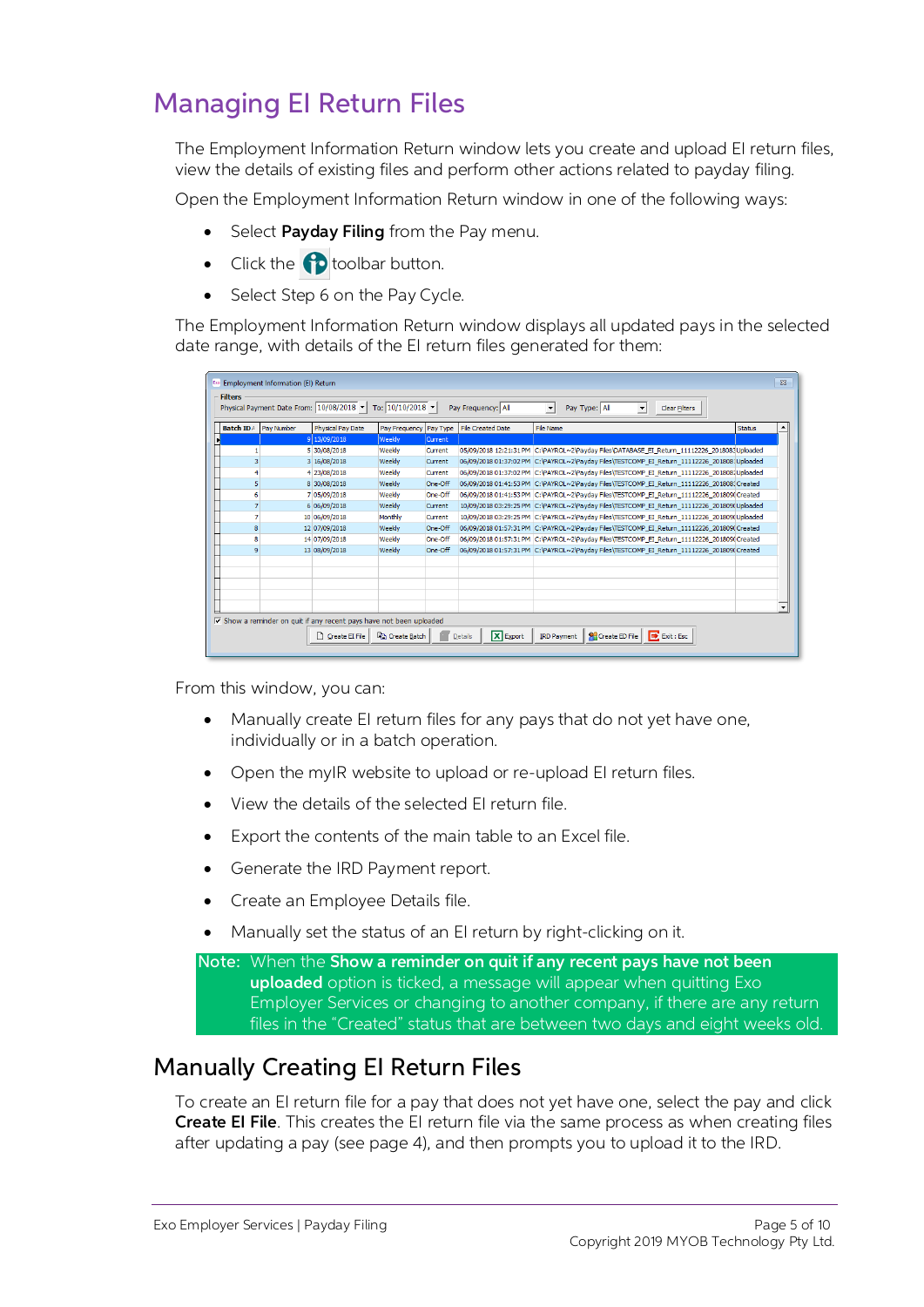For existing files that have not been uploaded, the Create EI File button changes to Upload EI File. Clicking this button gives you the option of re-generating the EI return file, then opens a browser window to the myIR website, where you can log in and upload the file.

For files that have been uploaded, the **Upload EI File** button changes to **Upload Again**. Clicking this button gives you the option of re-generating the EI return file, then opens a browser window to the myIR website.

<span id="page-7-0"></span>It is also possible to create a batch of EI return files from multiple pays in one<br>operation. Clicking the **Create Batch** button opens a window displaying all updated<br>pays in the selected date range that do not yet have an

| Exo |                                                                                                                                             |            | Employment Information (EI) Return - Select Pays          |                              |                         |               |          | $\Sigma$       |  |  |
|-----|---------------------------------------------------------------------------------------------------------------------------------------------|------------|-----------------------------------------------------------|------------------------------|-------------------------|---------------|----------|----------------|--|--|
|     | <b>Filters</b>                                                                                                                              |            | Physical Payment Date From: 11/08/2018 - To: 18/09/2018 - |                              |                         |               |          |                |  |  |
|     | <b>Options</b><br>C Create one file for all the pays processed on this day<br>C Create individual files for every Pay processed on this day |            |                                                           |                              |                         |               |          |                |  |  |
|     | $\Box$ Select All                                                                                                                           |            |                                                           |                              |                         |               |          |                |  |  |
|     | Select                                                                                                                                      | Pay Number | Physical Pay Date                                         | <b>Start Date</b>            | <b>End Date</b>         | Pay Frequency | Pay Type | Staff Count    |  |  |
|     |                                                                                                                                             |            | 5 04/09/2018                                              | 29/08/2018                   | 04/09/2018              | Weekly        | One-Off  | $\overline{2}$ |  |  |
|     | г                                                                                                                                           |            | 4 04/09/2018                                              | 29/08/2018                   | 04/09/2018              | Weekly        | Current  | 12             |  |  |
|     |                                                                                                                                             |            | 3 28/08/2018                                              | 22/08/2018                   | 28/08/2018              | Weekly        | Current  | 12             |  |  |
|     | г                                                                                                                                           |            | 2 21/08/2018                                              | 15/08/2018                   | 21/08/2018              | Weekly        | Current  | 12             |  |  |
|     |                                                                                                                                             |            | 1 14/08/2018                                              | 08/08/2018                   | 14/08/2018              | Weekly        | Current  | 12             |  |  |
|     |                                                                                                                                             |            |                                                           |                              |                         |               |          |                |  |  |
|     |                                                                                                                                             |            |                                                           |                              |                         |               |          |                |  |  |
|     |                                                                                                                                             |            |                                                           |                              |                         |               |          |                |  |  |
|     |                                                                                                                                             |            |                                                           |                              |                         |               |          |                |  |  |
|     |                                                                                                                                             |            |                                                           |                              |                         |               |          |                |  |  |
|     |                                                                                                                                             |            |                                                           |                              |                         |               |          |                |  |  |
|     |                                                                                                                                             |            |                                                           |                              |                         |               |          |                |  |  |
|     |                                                                                                                                             |            |                                                           |                              |                         |               |          |                |  |  |
|     |                                                                                                                                             |            |                                                           |                              |                         |               |          |                |  |  |
|     |                                                                                                                                             |            |                                                           |                              |                         |               |          |                |  |  |
|     |                                                                                                                                             |            |                                                           |                              |                         |               |          |                |  |  |
|     |                                                                                                                                             |            |                                                           | $\blacktriangleright$ Select | $\mathbf{E}$ Exit : Esc |               |          |                |  |  |

Select the pays to create EI return files for, then click **Select** to create an EI return file<br>for each selected pay. You are asked for contact details as usual—these details will be<br>included in all files created in this b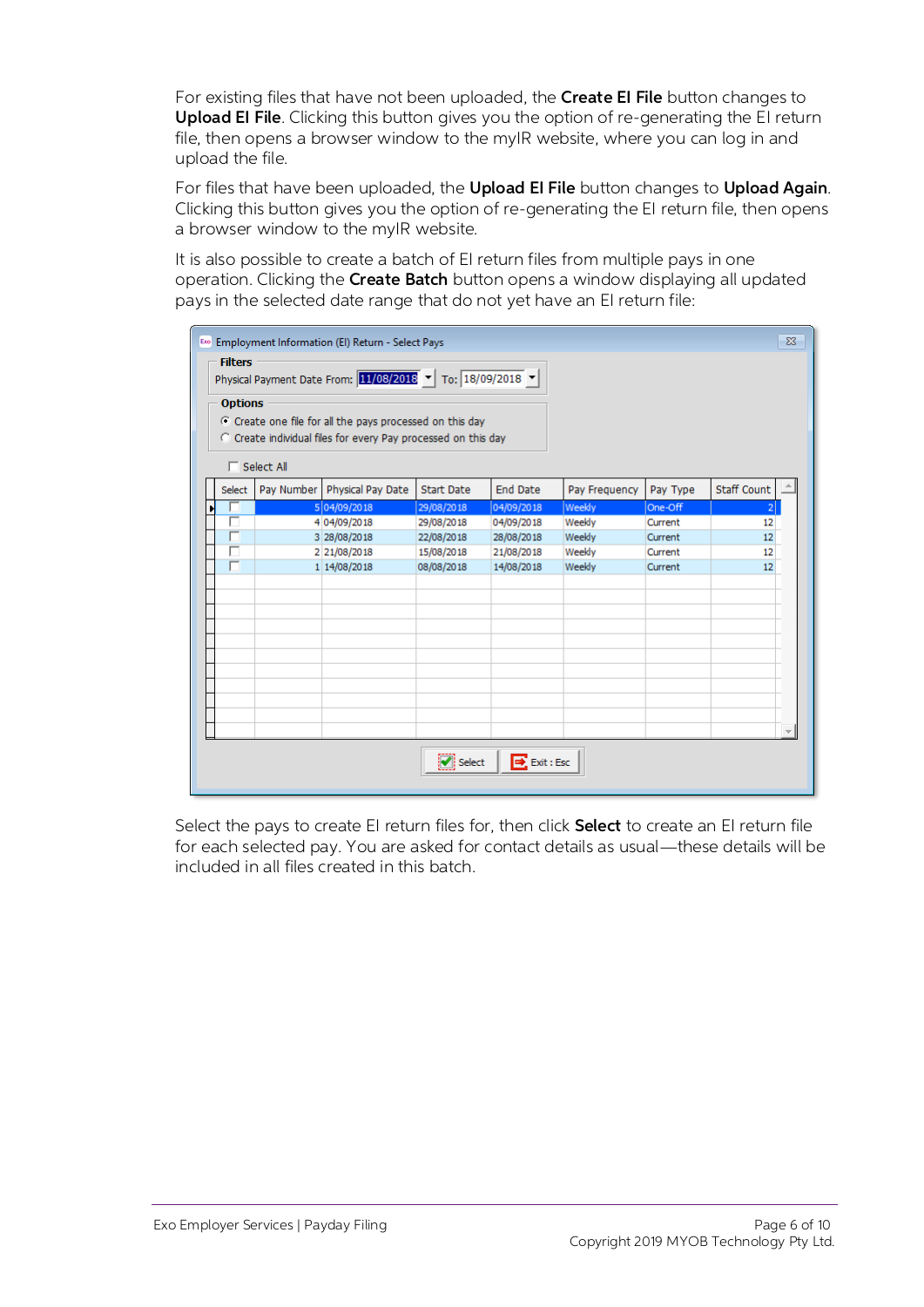Two options are available for cases when there are multiple pays with the same<br>Physical Pay Date:

- Create one file for all the pays processed on this day  $-$  values for all pays will be consolidated into a single EI return file. When viewing the file's details (see page [7\)](#page-8-0), each pay included in the file is listed in the Pays table.
- Create individual files for every pay process on this day  $-$  a separate EI return file will be created for each pay, in the same way that separate files are created for pays on different days.

#### <span id="page-8-0"></span>Viewing EI Return File Details

To view details of all the information included in an EI return file, select the file and click the Details button.

| Employer                                        |                                      |                    | PAYF                                               |                                                  |        |                 | Pays                              |               |         |           |                             |
|-------------------------------------------------|--------------------------------------|--------------------|----------------------------------------------------|--------------------------------------------------|--------|-----------------|-----------------------------------|---------------|---------|-----------|-----------------------------|
| Employer IRD number:                            | 11112226                             |                    | Total employee lines:                              |                                                  |        | 16              | Pav                               | Physical      | Pay     |           | Pay                         |
| Paydate DATE:                                   | 06/09/2018                           |                    | <b>Total PAYE:</b>                                 |                                                  |        | 1436.51         | Number                            | Pay Date      |         | Frequency | Type                        |
| Final return:                                   | N                                    |                    |                                                    | Total child support deductions:                  |        | 25.00           | N                                 | 10 06/09/2018 | Monthly |           | Current                     |
| Nil return:                                     | N                                    |                    |                                                    | Total student loans deductions:                  |        | 0.00            |                                   | 6 06/09/2018  | Weekly  |           | Current                     |
| Intermediary IRD number:                        |                                      |                    | <b>Total KiwiSaver deductions:</b>                 |                                                  |        | 24.00           |                                   |               |         |           |                             |
| Contact person:                                 | Me                                   |                    |                                                    | Total net KiwiSaver emplover contributions:      |        | 21.48           |                                   |               |         |           |                             |
| Phone number:                                   | 123456789                            |                    | <b>Total ESCT deducted:</b>                        |                                                  |        | 2.52            |                                   |               |         |           |                             |
| Email:                                          | me@here.com                          |                    | Total amounts deducted:                            |                                                  |        | 1509.51         |                                   |               |         |           |                             |
| Pavroll version:<br><b>IR form version:</b>     | MYOB EXO ES 2018.04                  |                    |                                                    | Total tax credits for payroll donations:         |        | 0.00            |                                   |               |         |           |                             |
|                                                 | 0001                                 |                    | Total family tax credits:<br>Total gross earnings: |                                                  |        | 0.00<br>9840.30 |                                   |               |         |           |                             |
|                                                 |                                      |                    |                                                    | Total earnings not liable for ACC Earners' Levy: |        | 0.00            |                                   |               |         |           |                             |
|                                                 |                                      |                    |                                                    |                                                  |        |                 |                                   |               |         |           |                             |
| <b>IRD Number</b><br><b>Staff Name</b>          | <b>Tax Code</b><br><b>Start Date</b> | <b>Finish Date</b> |                                                    | Pay Period Sta Pay Period EngPay Frequenc Gross  |        |                 | Gross not liab Lump sum indi Paye |               |         |           | Child Support Child Support |
| 11111114 Smith Sandra M                         | 30/06/2016                           | $\vert I \vert I$  | 31/08/2018                                         | 06/09/2018<br><b>WK</b>                          | 720.00 |                 | 0.00                              | 0             | 117.16  | 0.00      |                             |
| 11112226 Houghton Jani M                        | 30/06/2016                           | $\frac{1}{2}$      | 31/08/2018                                         |                                                  |        |                 |                                   |               |         |           |                             |
|                                                 |                                      |                    |                                                    | 06/09/2018<br><b>WK</b>                          | 480.00 |                 | 0.00                              | $\bullet$     | 71.82   | 0.00      |                             |
| 22222228 Keating Karl A M                       | 13/06/2016                           | I                  | 31/08/2018                                         | 06/09/2018<br><b>WK</b>                          | 440.00 |                 | 0.00                              | $\Omega$      | 64.26   | 0.00      |                             |
| 33333346 George Thoma M                         | 13/06/2016                           | $\frac{1}{2}$      | 31/08/2018                                         | <b>WK</b><br>06/09/2018                          | 560.00 |                 | 0.00                              | $\mathbf{0}$  | 86.93   | 25.00     |                             |
| 44444445 Karuso Robins M                        | 04/07/2016                           | $\vert I \vert$    | 31/08/2018                                         | 06/09/2018<br><b>WK</b>                          | 480.00 |                 | 0.00                              | $\mathbf{0}$  | 71.82   | 0.00      |                             |
| 46784510 Giles Harrison M                       | 30/06/2016                           | $^{\prime}$        | 07/08/2018                                         | <b>MT</b><br>06/09/2018                          | 800.00 |                 | 0.00                              | $\bullet$     | 95.11   | 0.00      |                             |
| 46784510 Giles Harrison M                       | 30/06/2016                           | I                  | 31/08/2018                                         | 06/09/2018<br><b>WK</b>                          | 800.00 |                 | 0.00                              | $\Omega$      | 132.27  | 0.00      |                             |
| 55555559 Hillary Matthey M                      | 04/07/2016                           | $\frac{1}{2}$      | 31/08/2018                                         | 06/09/2018<br><b>WK</b>                          | 600.30 |                 | 0.00                              | $\Omega$      | 94.54   | 0.00      |                             |
| 64871544 Watson Judy IM                         | 08/08/2016                           | I                  | 07/08/2018                                         | <b>MT</b><br>06/09/2018                          | 680.00 |                 | 0.00                              | $\mathbf{0}$  | 80.81   | 0.00      |                             |
| 64871544 Watson Judy IM                         | 08/08/2016                           | $^{\prime}$        | 31/08/2018                                         | <b>WK</b><br>06/09/2018                          | 680.00 |                 | 0.00                              | $\mathbf{0}$  | 109.60  | 0.00      |                             |
| 6666662 Jackson Willia M                        | 11/07/2016                           | 06/09/2018         | 07/08/2018                                         | 06/09/2018<br><b>MT</b>                          | 600.00 |                 | 0.00                              | $\mathbf{0}$  | 71.32   | 0.00      |                             |
| 6666662 Jackson Willia M                        | 11/07/2016                           | 06/09/2018         | 31/08/2018                                         | 06/09/2018<br><b>WK</b>                          | 600.00 |                 | 0.00                              | $\bullet$     | 94.49   | 0.00      |                             |
| 68461383 Tate Bernard (M                        | 17/04/2016                           | $\frac{1}{2}$      | 07/08/2018                                         | 06/09/2018<br><b>MT</b>                          | 720.00 |                 | 0.00                              | $\Omega$      | 85.58   | 0.00      |                             |
| 68461383 Tate Bernard (M                        | 17/04/2016                           | $\frac{1}{2}$      | 31/08/2018                                         | 06/09/2018<br><b>WK</b>                          | 720.00 |                 | 0.00                              | $\Omega$      | 117.16  | 0.00      |                             |
| 97798796 Wallace Edwa M<br>$\blacktriangleleft$ | 17/04/2016                           | $\frac{1}{2}$      | 31/08/2018                                         | 06/09/2018<br><b>WK</b>                          | 600.00 |                 | 0.00                              | $\Omega$      | 94.49   | 0.00      |                             |

The details window has four main areas:

- The **Employer** area displays information about the employer, including the contact details entered when creating the file.
- The PAYE area displays total amounts across all employees in the file.
- The **Pays** table lists all pays included in the file—when creating EI return file batches, it is possible to consolidate multiple pays with the same Physical Pay Date into one file (see page [6\)](#page-7-0).
- The table in the lower half of the window displays the pay details for each employee included in the file. There may be multiple lines for one or more employees, if their pays included additions like extra Student Loan r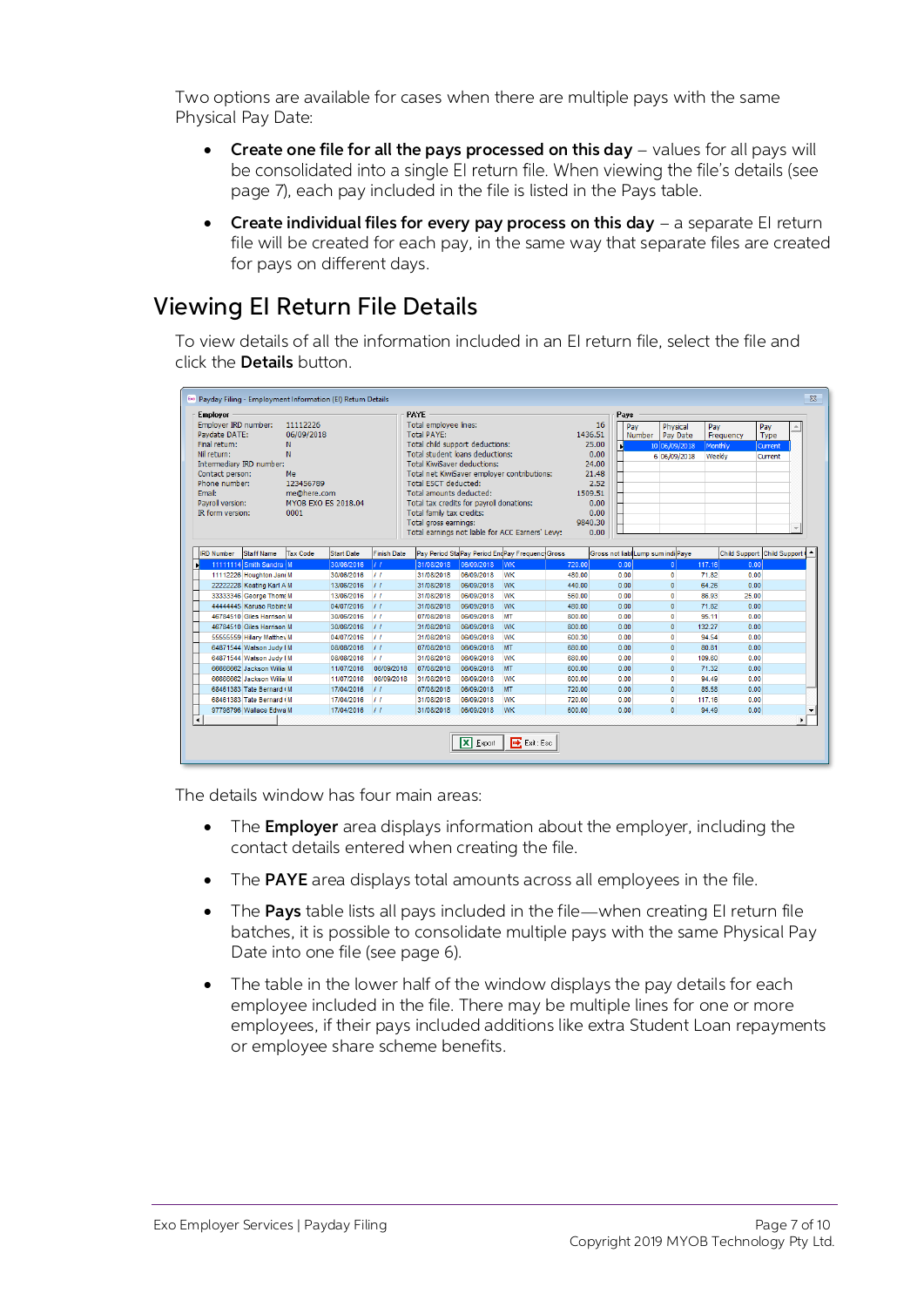#### <span id="page-9-0"></span>EI Return File Statuses

The **Status** column on the Employment Information Return window will contain one of the following statuses:

- No status  $-$  no EI return file has been created for the pay.
- Created a return file has been created but not uploaded yet.
- Uploaded a return file has been created and marked as uploaded to the myIR website.
- Not Required there is no need to generate a return file for the pay (usually for pays from before payday filing became compulsory).

Right-clicking on a row gives the option to manually set the return file status. Clearing<br>the status or setting it to "Not Required" deletes the existing EI return file—a new one<br>will need to be created manually.

#### <span id="page-9-1"></span>Payday Filing on the Pay List

An **IRD Status** column is available on the Pay List window, showing the status of the EI return file associated with each pay.

| Exo Pay List   |                                                                     |                   |                    |                      |               |                          |                    |                   | $\Sigma$                         |
|----------------|---------------------------------------------------------------------|-------------------|--------------------|----------------------|---------------|--------------------------|--------------------|-------------------|----------------------------------|
| <b>Filters</b> | From: $11/09/2017$ $\bullet$ To: $11/10/2018$ $\bullet$             |                   | Pay Frequency: All | $\blacktriangledown$ | Pay Type: All | $\overline{\phantom{a}}$ | Clear Eilters      |                   |                                  |
| Pay Number     | Physical Pay Date                                                   | <b>Start Date</b> | <b>End Date</b>    | Pay Frequency        | <b>Status</b> | Pay Type                 | <b>Staff Count</b> | <b>Gross Paid</b> | <b>IRD Status</b><br>Ŀ           |
|                | 7 11/09/2018                                                        | 12/08/2018        | 11/09/2018         | Monthly              | Open          | Current                  | $\circ$            | 0.0               |                                  |
|                | 6 11/09/2018                                                        | 05/09/2018        | 11/09/2018         | Weekly               | Closed        | Current                  | 12                 | 7040.3            | Created                          |
|                | 5 04/09/2018                                                        | 29/08/2018        | 04/09/2018         | Weekly               | Closed        | One-Off                  | 12                 | 250.0             | Uploaded                         |
|                | 4 04/09/2018                                                        | 29/08/2018        | 04/09/2018         | Weekly               | Closed        | Current                  | 12                 | 7040.3            | Uploaded                         |
|                | 3 28/08/2018                                                        | 22/08/2018        | 28/08/2018         | Weekly               | Closed        | Current                  | 12                 |                   | 7040.3 Uploaded                  |
|                | 2 21/08/2018                                                        | 15/08/2018        | 21/08/2018         | Weekly               | Closed        | Current                  | 12                 | 7664.3            | Uploaded                         |
|                | 1 14/08/2018                                                        | 08/08/2018        | 14/08/2018         | Weekly               | Closed        | Current                  | 12                 | 7040.3            | Uploaded                         |
|                |                                                                     |                   |                    |                      |               |                          |                    |                   |                                  |
|                |                                                                     |                   |                    |                      |               |                          |                    |                   |                                  |
|                |                                                                     |                   |                    |                      |               |                          |                    |                   |                                  |
|                |                                                                     |                   |                    |                      |               |                          |                    |                   |                                  |
|                |                                                                     |                   |                    |                      |               |                          |                    |                   |                                  |
|                |                                                                     |                   |                    |                      |               |                          |                    |                   |                                  |
|                |                                                                     |                   |                    |                      |               |                          |                    |                   |                                  |
|                |                                                                     |                   |                    |                      |               |                          |                    |                   |                                  |
|                |                                                                     |                   |                    |                      |               |                          |                    |                   |                                  |
|                |                                                                     |                   |                    |                      |               |                          |                    |                   |                                  |
|                |                                                                     |                   |                    |                      |               |                          |                    |                   | $\overline{\phantom{a}}$         |
|                |                                                                     |                   |                    |                      |               |                          |                    |                   |                                  |
|                | <b>Create: F4   4</b> View: F5   Delete: F6   <b>Fax</b> Report: F9 |                   |                    | Pay Sheet            | Direct Credit | Update                   | Upload El File     | <b>X</b> Export   | $\boxed{\rightarrow}$ Exit : Esc |
|                |                                                                     |                   |                    |                      |               |                          |                    |                   |                                  |

A button for payday filing functions is available on the Pay List window. This button changes, depending on the status of the filing:

- If no EI return file has been created, the button reads **Create EI File** click this button to create an EI return file.
- If the EI return file has been created but not uploaded, the button reads Upload EI File—click this button to open a web browser to the myIR site where you can upload the file. (You are given the option of regenerating t
- If the EI return file has been uploaded, the button reads **Upload Again** click this button to regenerate the EI return file so you can upload it again.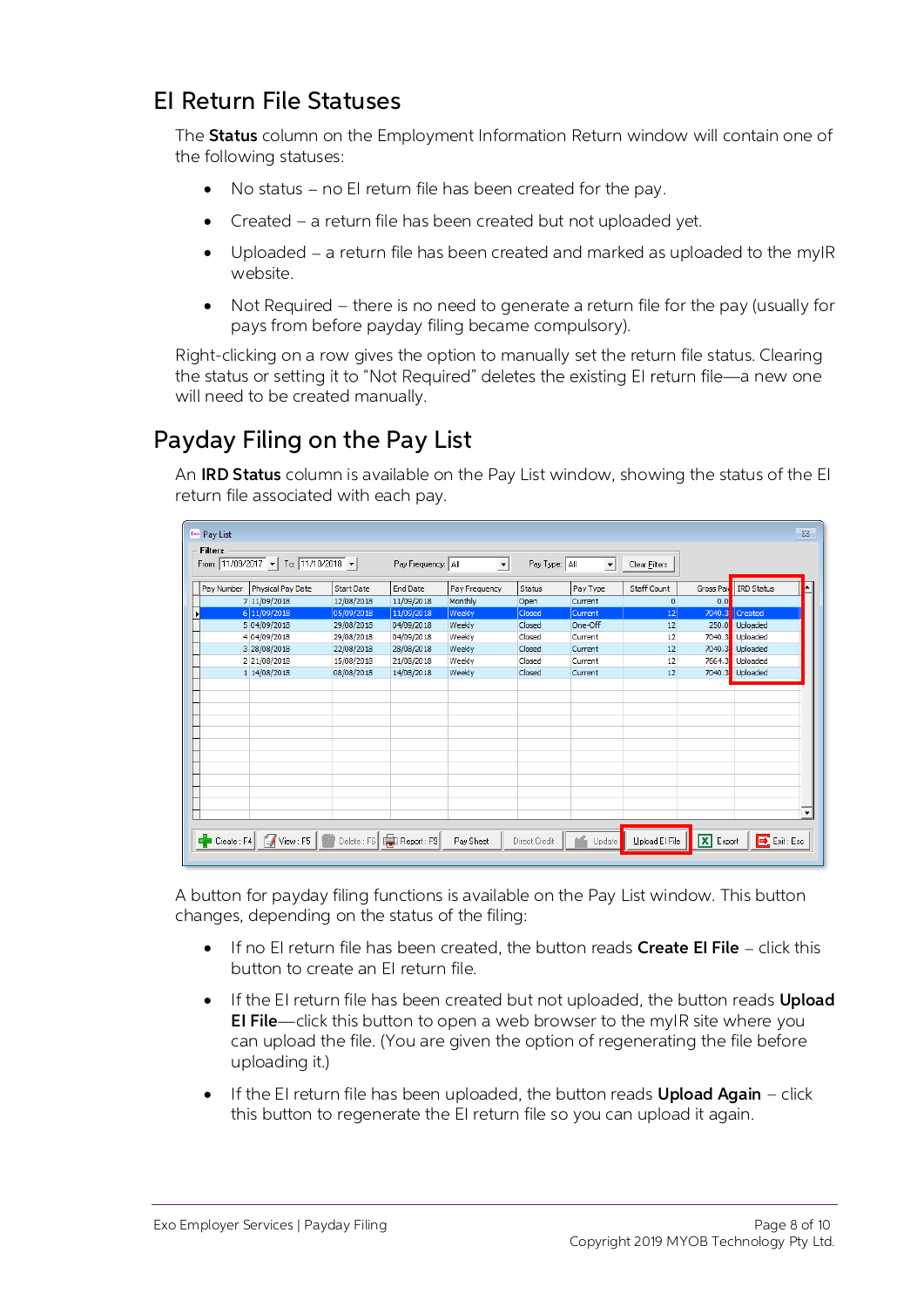#### <span id="page-10-0"></span>Backing up EI Return Files

El and ED return files can be regenerated at any time, so keeping backups of them is<br>not strictly necessary; however, if you do want to include return files in Exo Payroll<br>backups, they must be stored in the default folder

If you choose to save return files in one or more different folders, these folders will not be included in backups initiated from Exo Payroll, so you will need to arrange backups for them yourself.